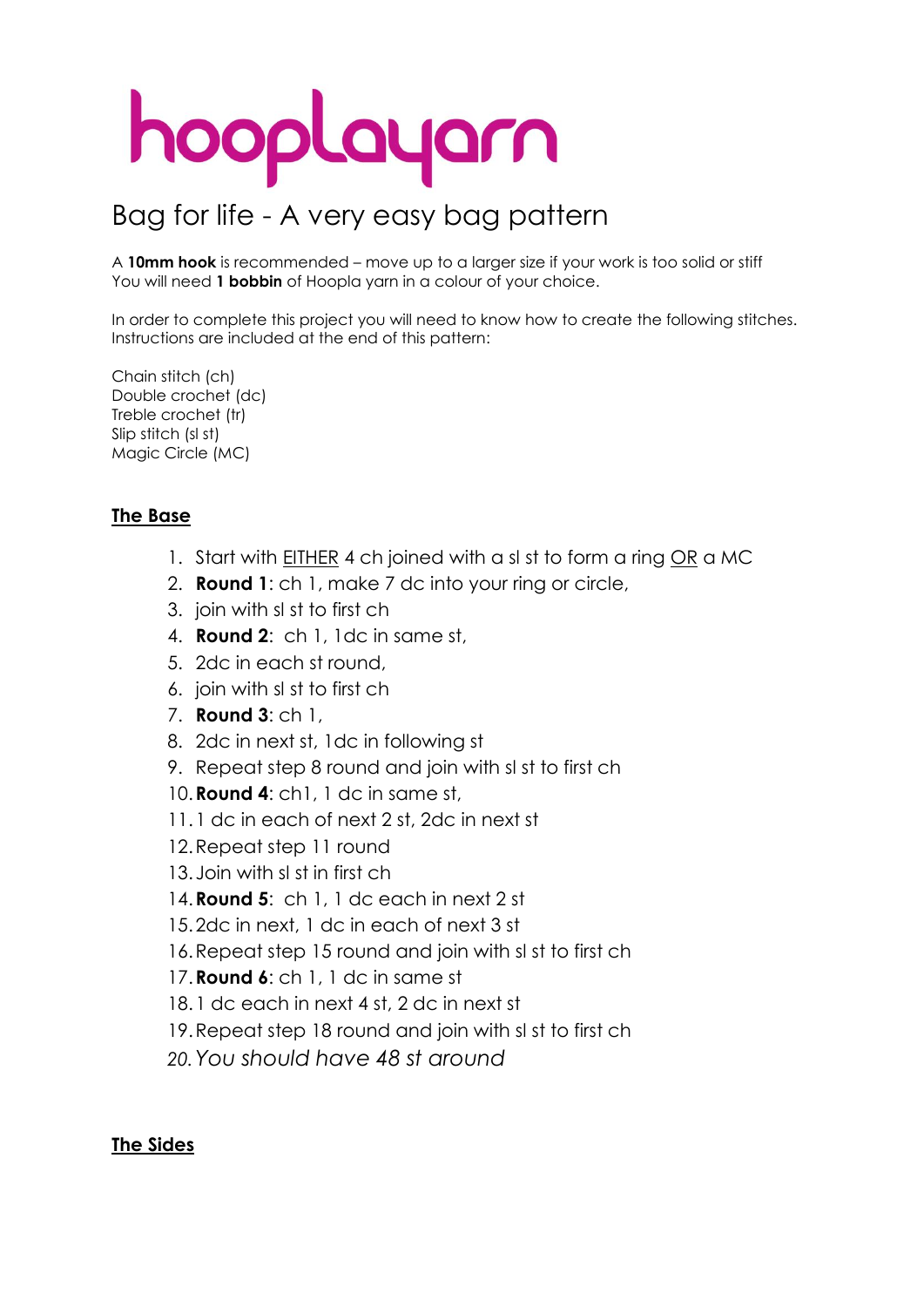## hooplayarn

- 21.**Round 7**: ch 7, miss next st,
- 22.dc in next st, Ch 6, miss next st,
- 23.Repeat step 22 round and join to first ch with sl st
- 24.You should have 24 loops
- 25.**Round 8**: sl st into each of the next 3 sts so that you are roughly in the middle of the next loop
- 26.ch 7, miss next st,
- 27.dc in next st, Ch 6, miss next st,
- 28.Repeat step 27 round and join to first ch with sl st
- 29.**Rounds 9 – 13**: Repeat Round 8 (steps 25 -28) 5 more times
- 30.**Round 14**: sl st into each of the next 3 sts so that you are roughly in the middle of the next loop
- 31.ch 11, miss next st,
- 32.dc in next st, Ch 10, miss next st,
- 33.Repeat step 32 round and join to first ch with sl st
- 34.**Round 15** : Repeat Round 14 (steps ? -?) once

### **The Handles**

- 35.**Round 16**: sl st into each of the next 3 sts so that you are roughly in the middle of the next loop
- 36.ch 4, miss next st,
- 37.dc in next st, ch 3, miss next st,
- 38.Repeat last step round and join to first ch with sl st
- 39.**Round 17**: ch1,
- 40.1 double in each st round, join with sl st in first ch
- 41.**Round 18**: ch 1,
- 42.13 dc
- 43.Ch 20, miss next 20 sts
- 44.28 dc
- 45.Ch 20, miss next 20 sts,
- 46.14 dc, join with sl st into first ch
- 47.**Round 19**: ch 1,
- 48.95 tr round, join with sl st in first ch
- 49.**Round 20**: ch1,
- 50.95 db round, join with sl st in first ch.